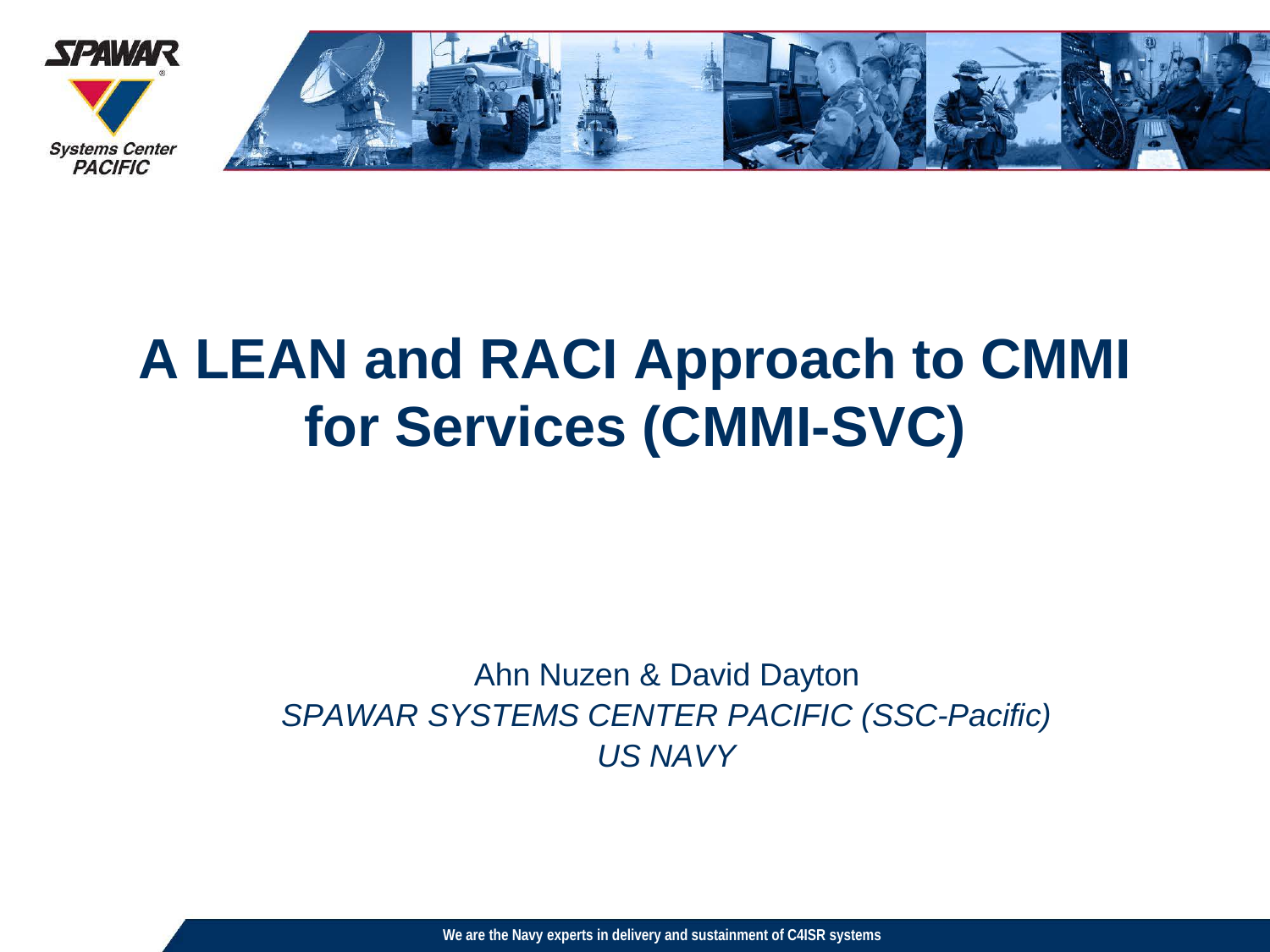

- ▼ Background about SPAWAR Systems Center Pacific
- ▼ Why this approach?
- ▼ What is RACI?
- ▼ How to populate RACI?
- ▼ Mapping RACI into CMMI SVC Specific Practices

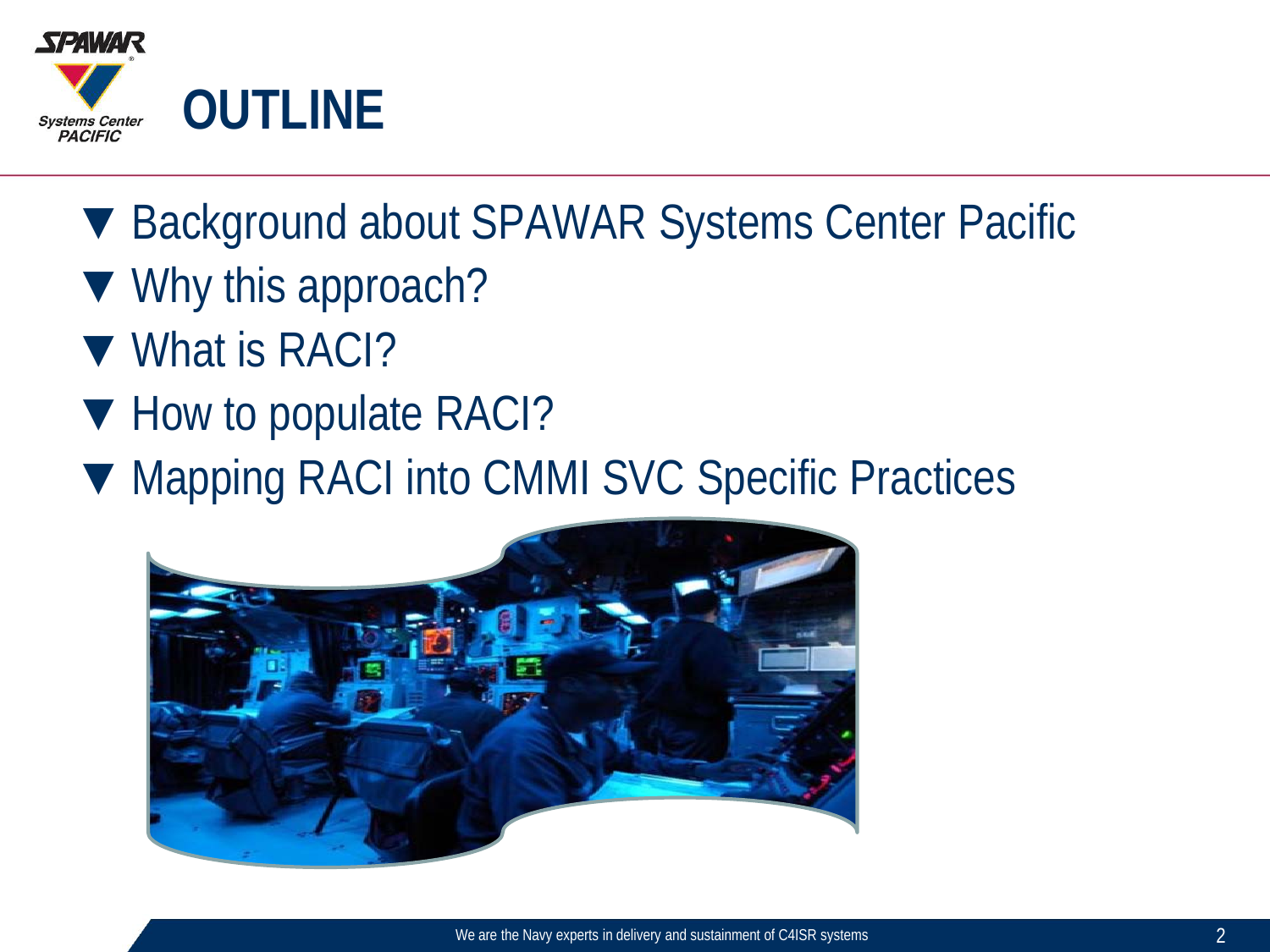

### ▼ DOD US NAVY Organization

- 4000 + Scientists & Engineers
- Located in San Diego, and throughout the Globe

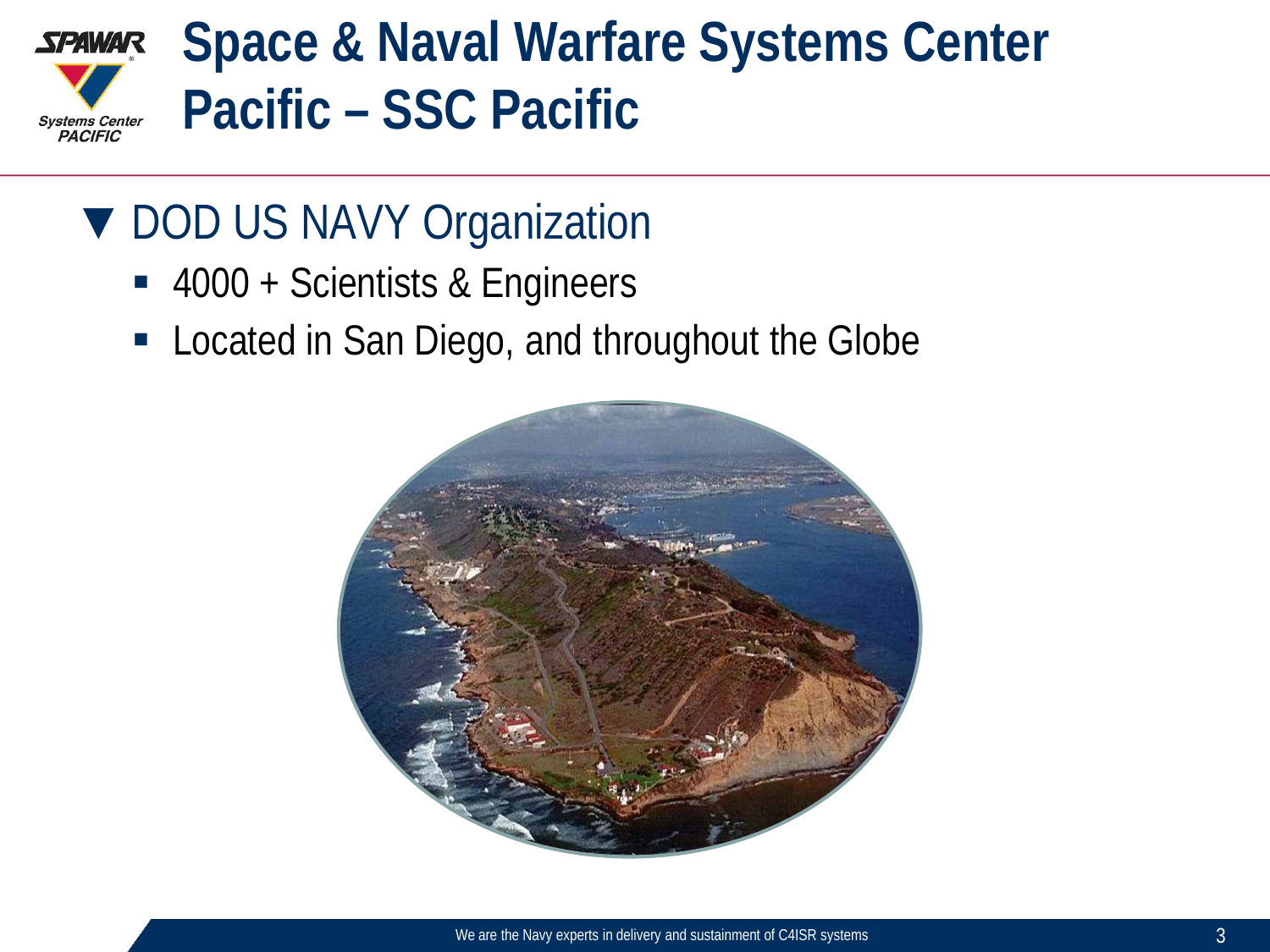

### Design, Build, and Sustain C4ISR Information Dominance Systems





(Radar, Networks, Command and Control, Crypto Devices, Satellites communications, Submarines Electronic Systems, etc… )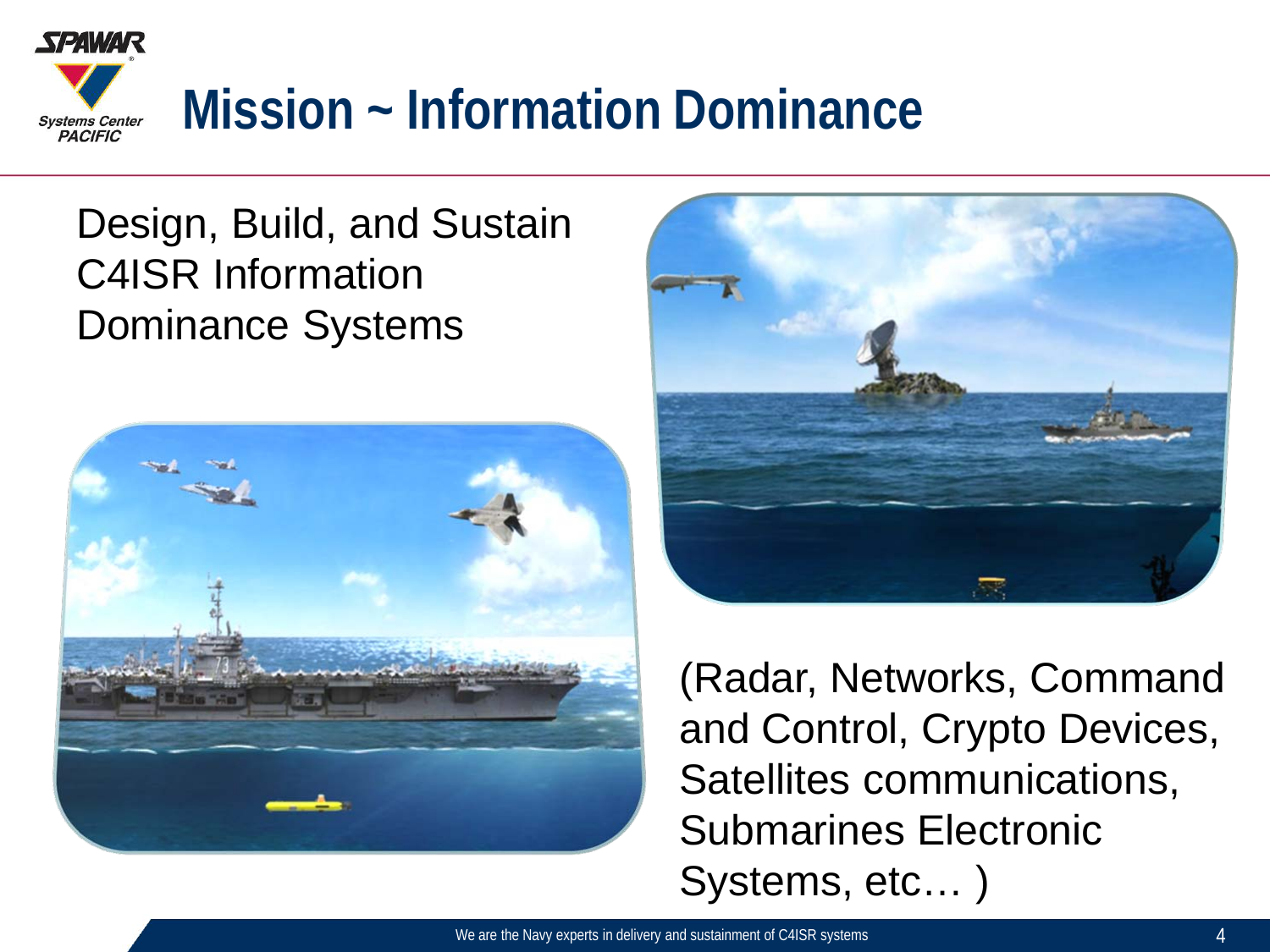



#### **Reliability**





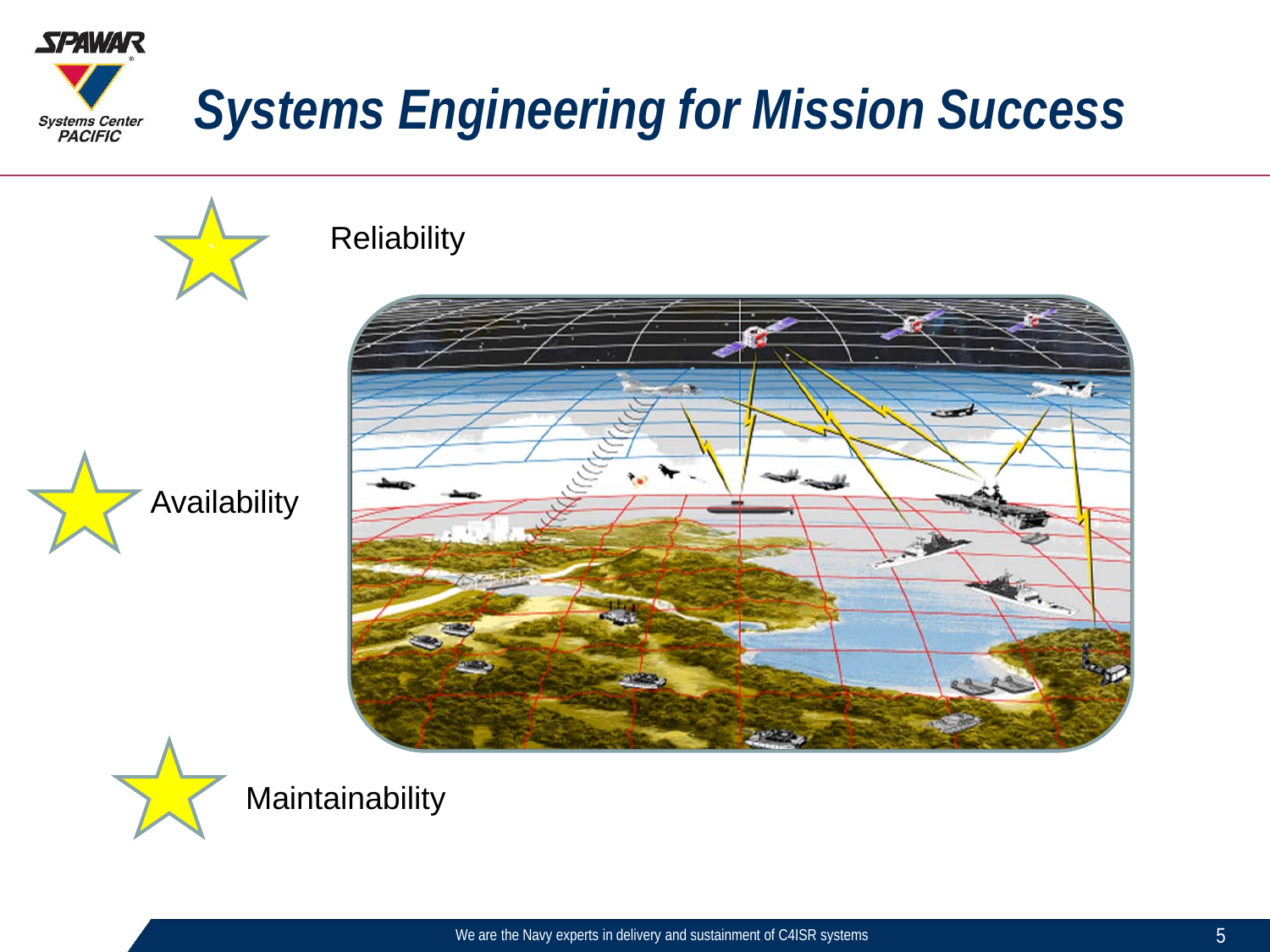

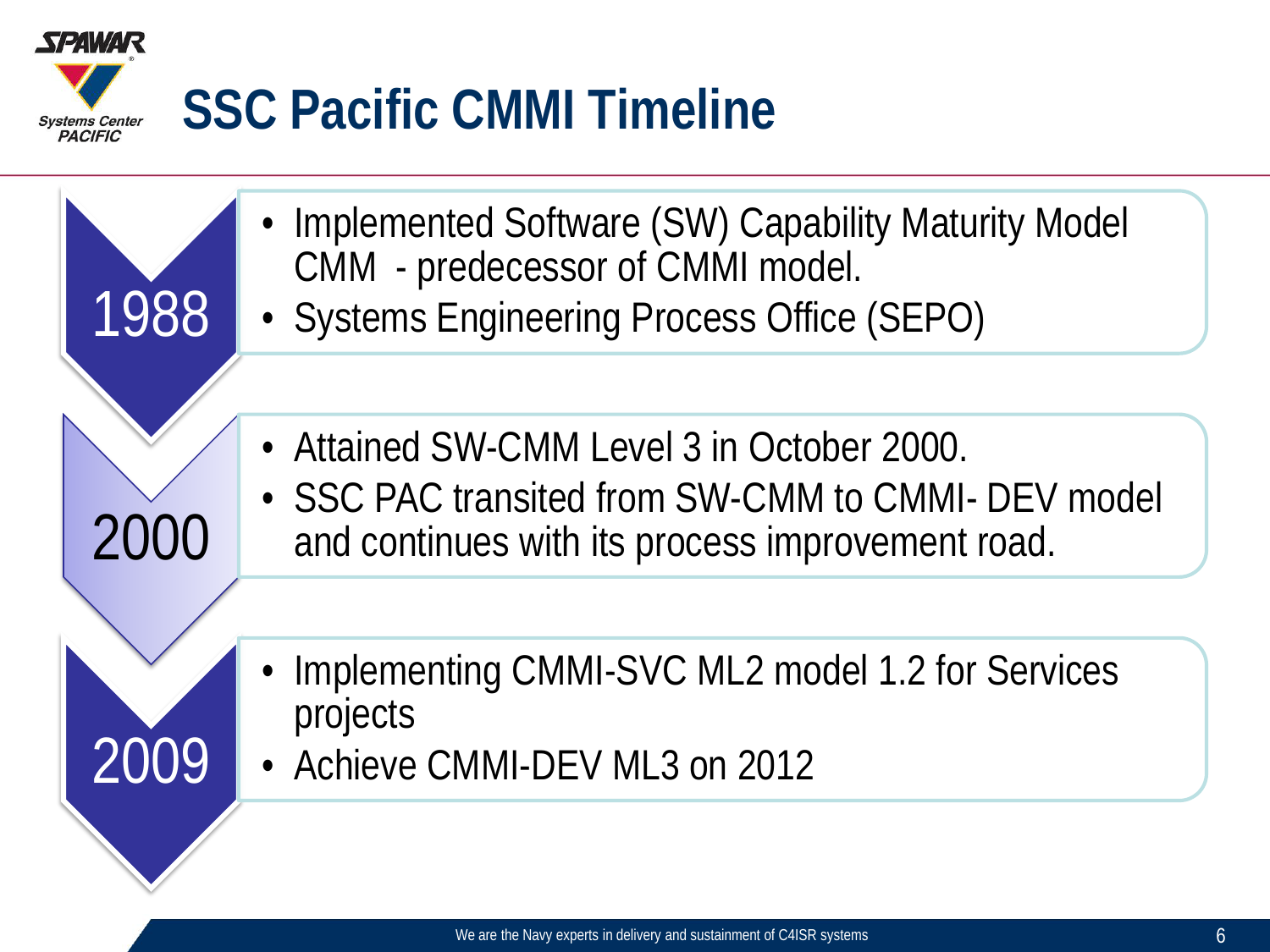

- ▼ Diversity of projects involved in systems engineering services, Research and Development (R&D), logistic, maintenance, sustainment, etc.
- ▼ Some are non-product-oriented projects do not maximize the benefits of CMMI-DEV initiative
- ▼ 2009 adopted CMMI-SVC, version 1.2 to improve the projects' performance and quality for non-product-oriented projects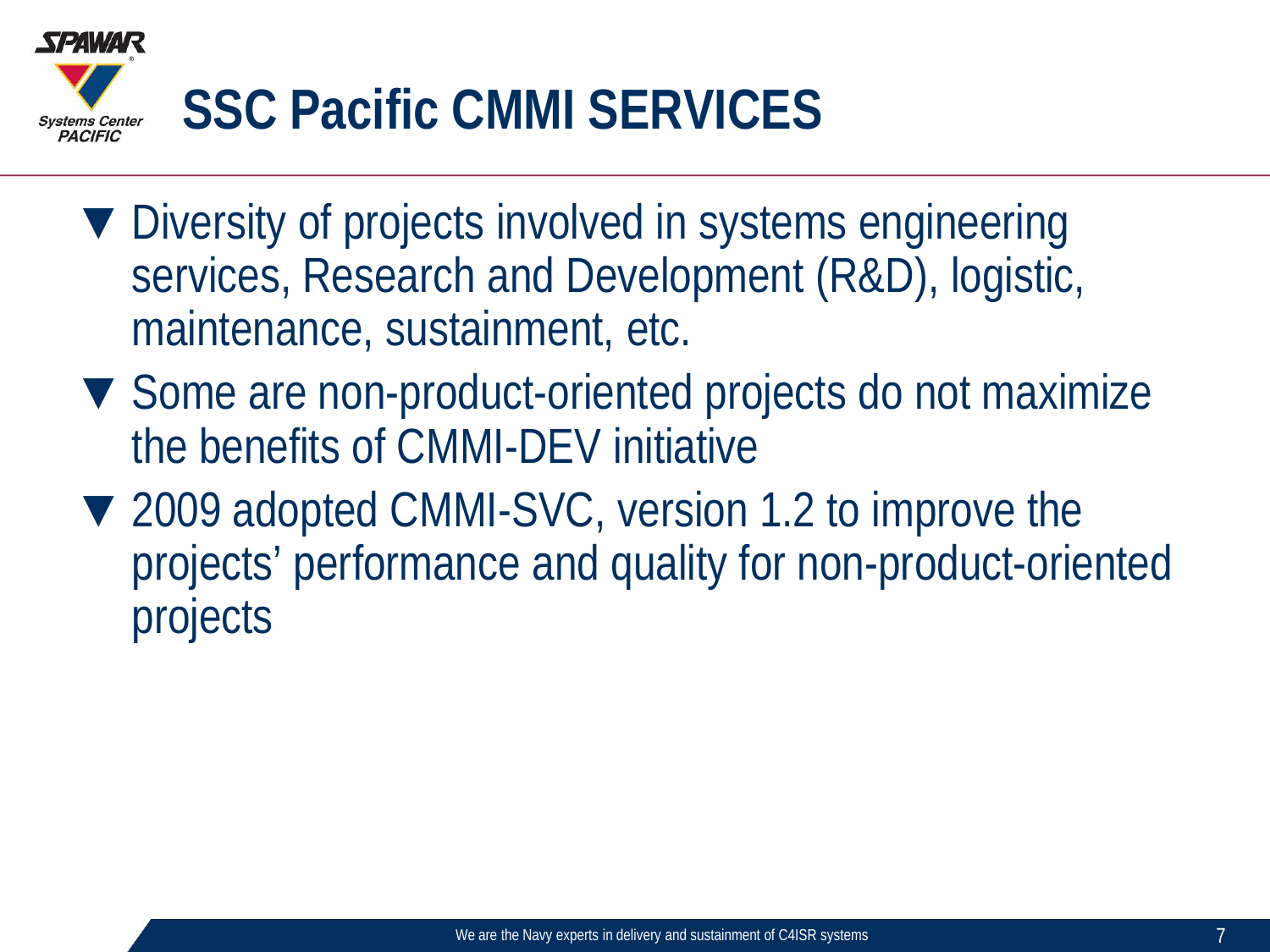

## ▼ Traditional

- Mapping business process into the CMMI Model
	- − Business must learn, and speak CMMI
	- − Steep learning curve
	- − Time consuming
- ▼ Lean
	- Begin with the existing "as-is" business process mapping
		- − Ask the questions to gather the artifacts:
			- 1. What process is been performed?
			- 2. How is the process being performed?
			- 3. Why the process is been performed?
			- 4. Who are the process role-players?...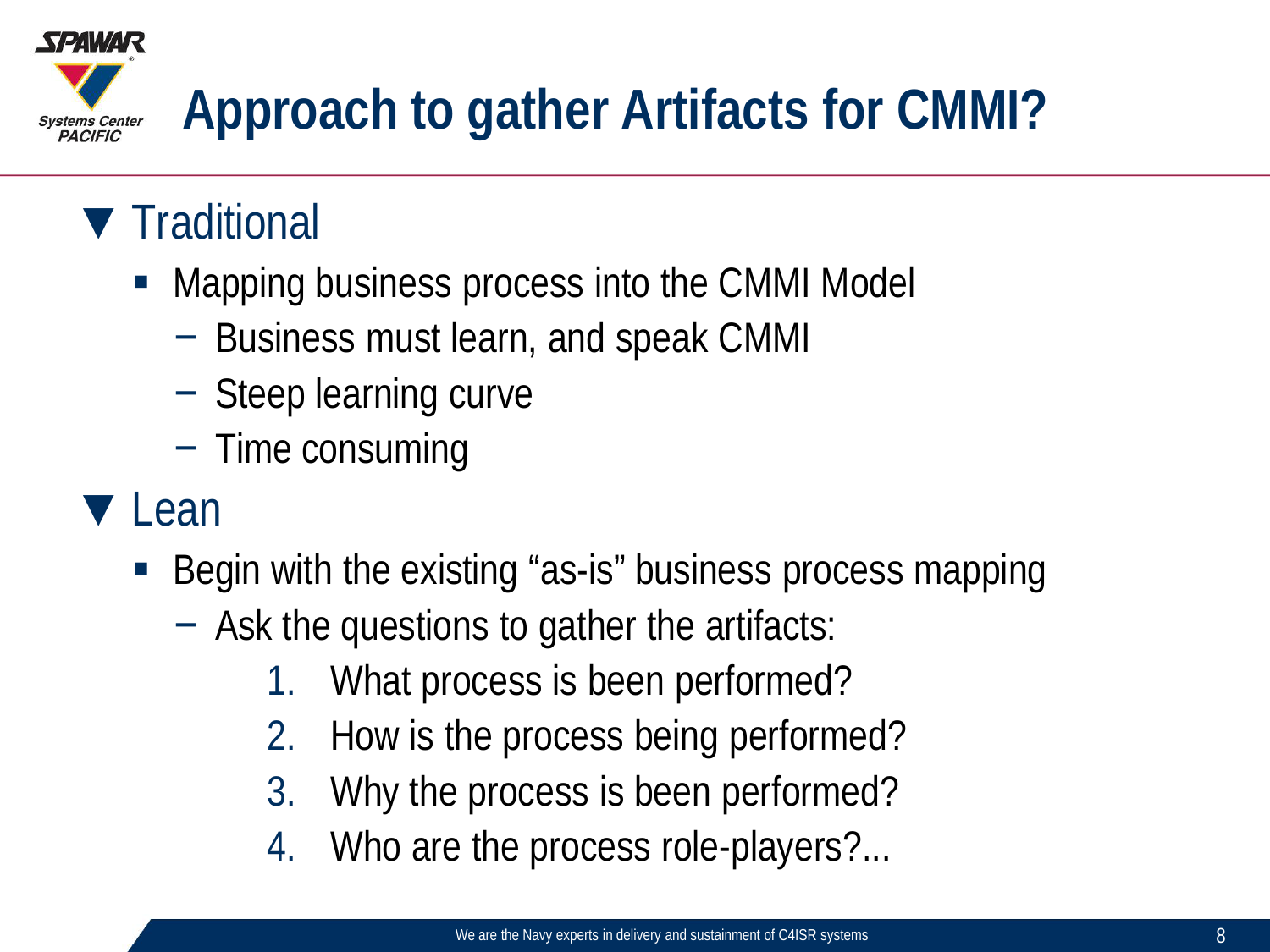

## **Example of "as-is" Business Process**

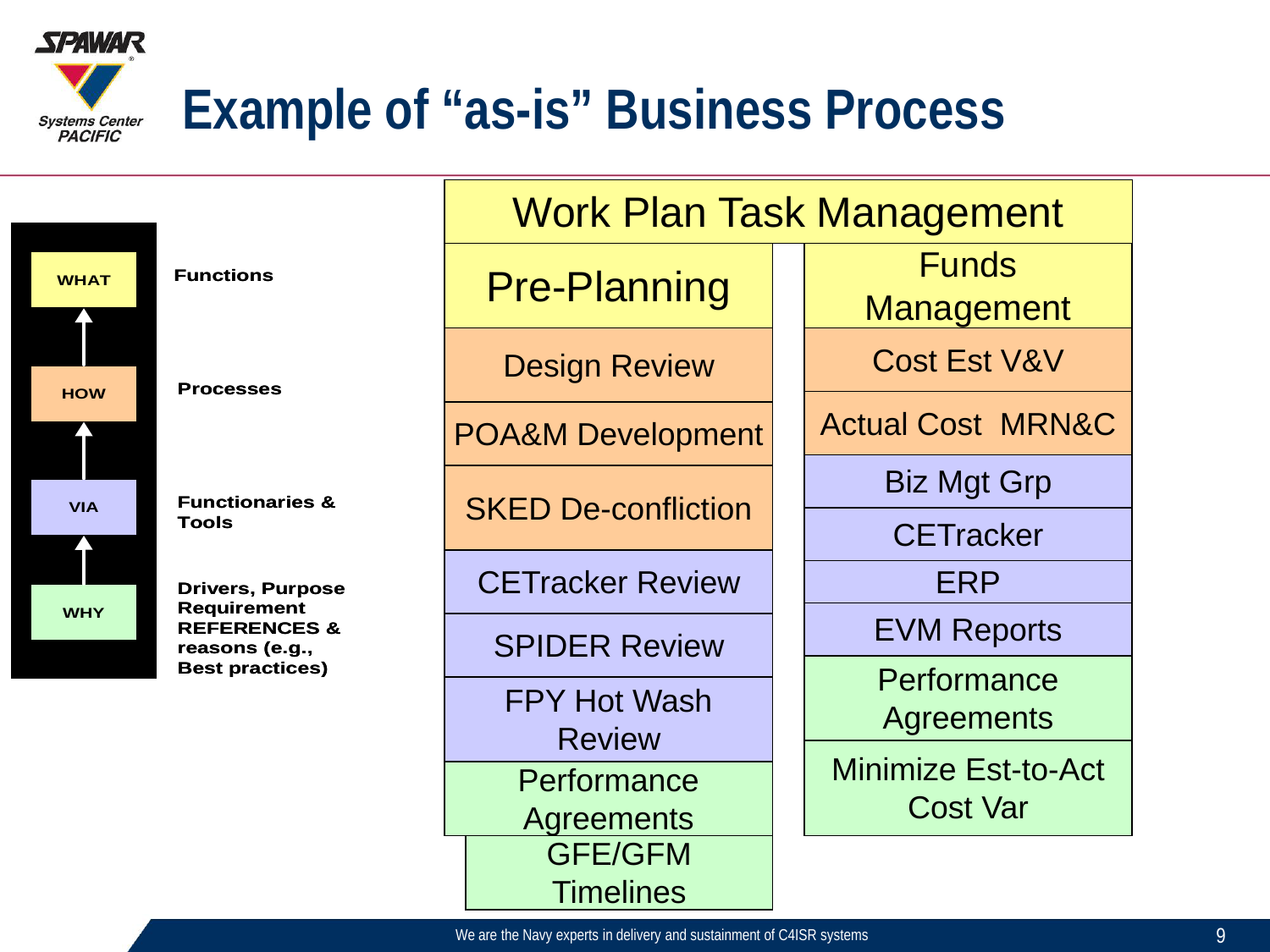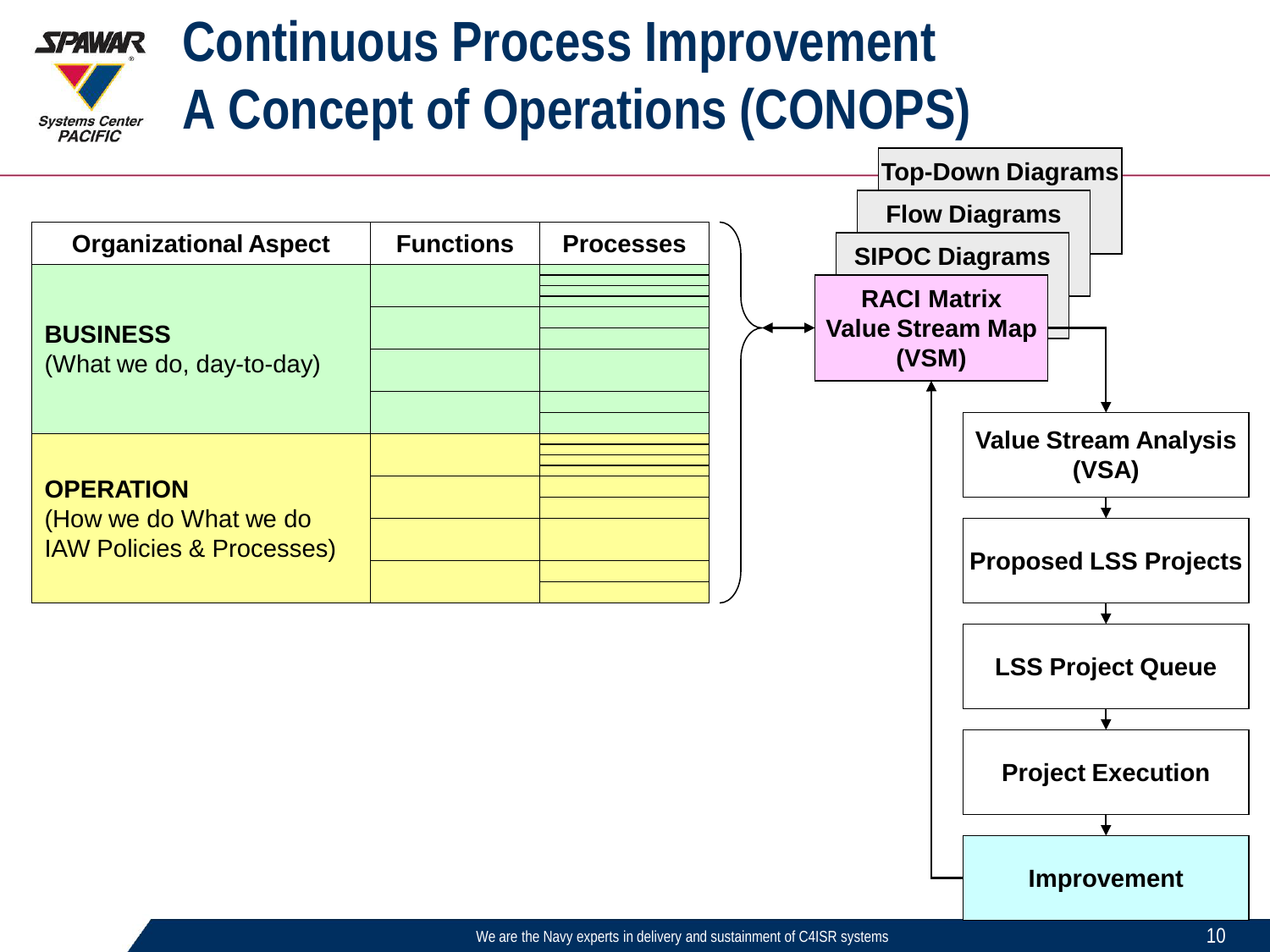

- ▼ Pronounced "racy" or "rack-y"
- ▼ A.K.A. RACI-ARCI Matrix
	- Although ARCI more accurately reflects left-to-right hierarchical roles, RACI seems to be the acronym most widely used in industry
- ▼ Useful in project management
	- WHO does WHAT, WHEN
- ▼ Useful in Continuous Process Improvement (CPI) and Lean/Six Sigma; facilitates "as-is" to "to-be" organization planning and process management
	- WHO does WHAT, WHEN, WHY
	- CTQ Outcomes; Time & Cost per process step; etc.
- ▼ Used to assign or describe cross-functional process-related roles
- ▼ Used to develop business rules for process streamlining & automation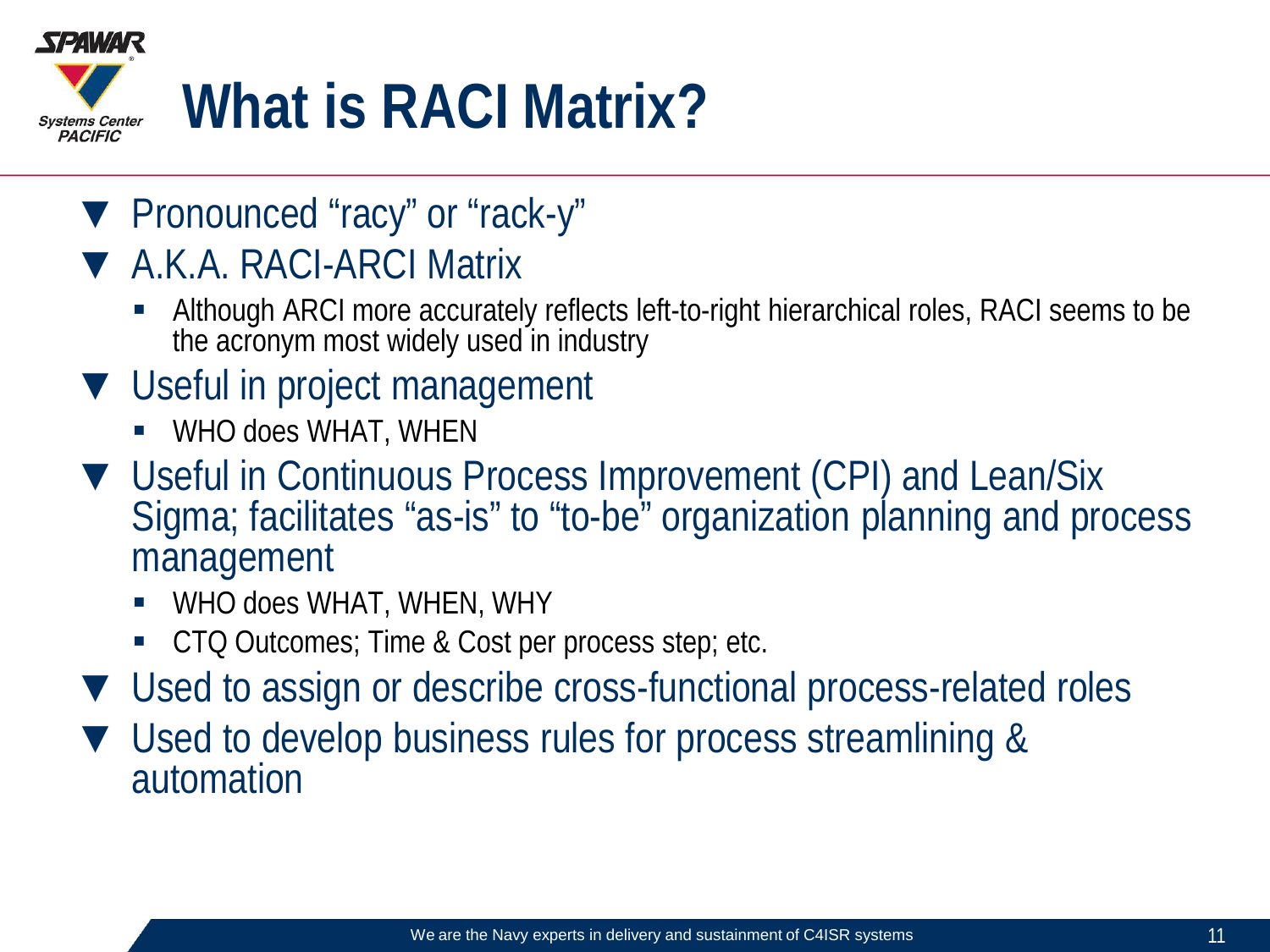

**Responsible**

Those who do work to achieve the task. The role of Responsible includes support, which is to provide resources to complete the task. Responsible is about doing the work; several, or all, may share responsibility. Responsible is linked to the function(s) assigned to execute a particular activity. The degree of responsibility is determined by the Accountable person.

#### **Accountable**

(Also Approver or final Approving authority) Those who are ultimately accountable for the correct and thorough completion of the task. Accountable is the one to whom "R(s)" are accountable. There must be only one **A** specified for each task. The role of Accountable may include Responsible; in other words, it is not unusual that the one who is Accountable for a task is also Responsible to do the work to achieve the task. Accountability cannot be delegated.

#### **Consulted**

Those who must be 'consulted' before decision or activity is finalized. A two-way communication (a negotiated consensus).

#### **Informed**

Those who must be notified about the completion or output of decision or activity. A one-way communication.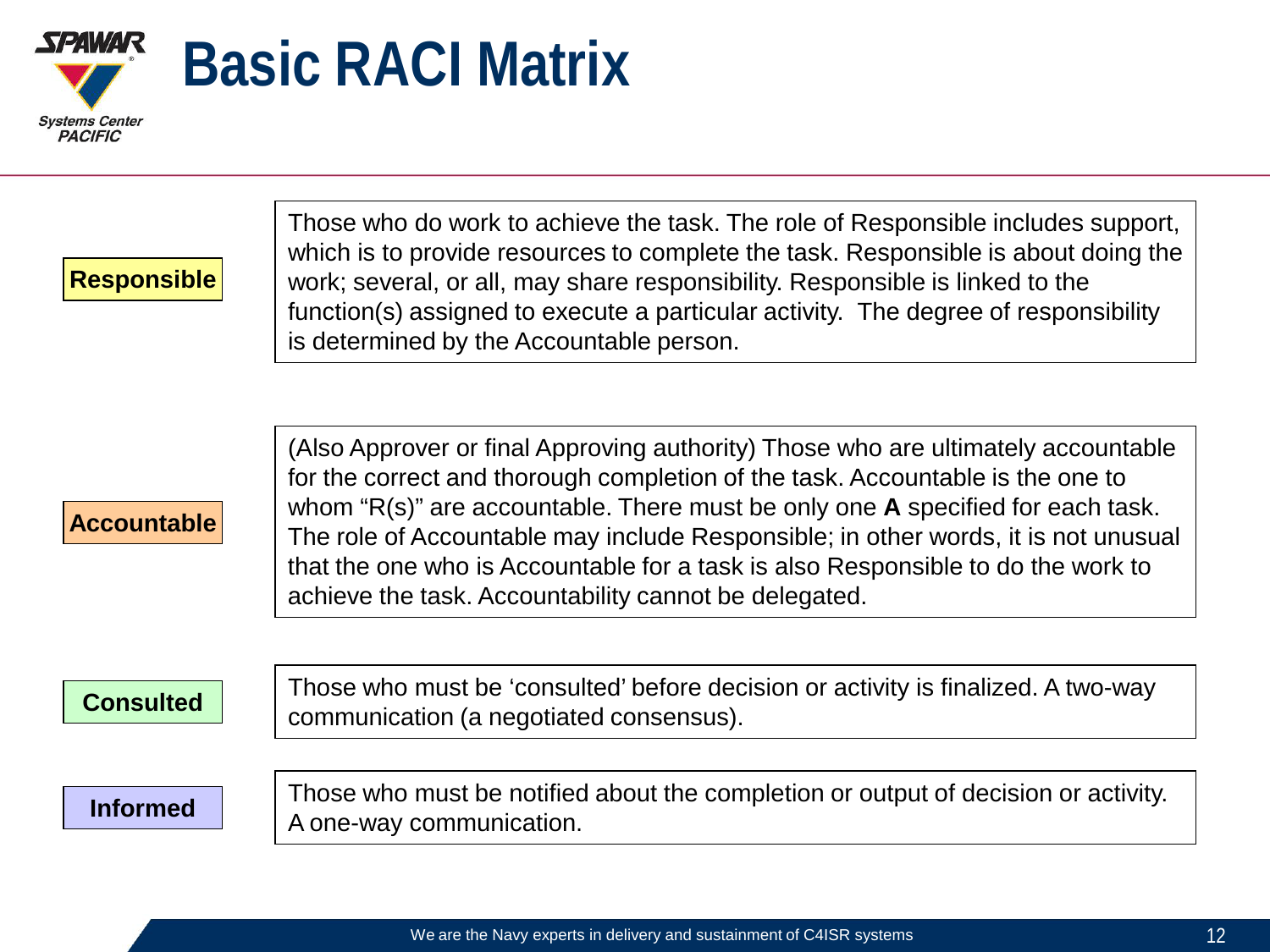

**R A C I Nautical Example A tool for assigning cross-functional roles.**

- **R** RESPONSIBLE Responsible is about doing the work; several, or all, may share responsibility.
- **A** ACCOUNTABLE Accountable is defined as 'the buck stops here'; only one individual can be accountable.
- **C** CONSULTED
- **I** KEEP INFORMED

| <b>MISSION/CHARTER TASK</b><br>"To Ready & Deploy the Ship"<br><b>MILESTONE / TASK</b> | CAPTAIN     | NAVIGATOR | <b>OFFICER</b><br>1/2 | CHIEF ENGINEER | <b>PURSER</b> | PROVISIONS<br><b>STORES</b> | <b>AUTHORITY</b><br>PORT |  | <b>Functions</b><br>are assigned roles in the process. |
|----------------------------------------------------------------------------------------|-------------|-----------|-----------------------|----------------|---------------|-----------------------------|--------------------------|--|--------------------------------------------------------|
| <b>CHART ROUTE</b>                                                                     | $\mathbf c$ | R/A       |                       |                |               |                             |                          |  |                                                        |
| 2 ORDER PROVISIONS                                                                     | C           |           |                       | C              |               | R/A                         |                          |  |                                                        |
| 3 ORDER FUEL                                                                           | C           |           |                       | A              |               | R                           |                          |  |                                                        |
| 4 GAIN APPROVAL TO LEAVE                                                               | A           |           |                       | R              | R             | R                           |                          |  |                                                        |
| 5 SET SAIL                                                                             | A           | C         | R                     |                |               |                             |                          |  |                                                        |
| 6 TAKE CONTROL FROM PILOT                                                              | R/A         |           |                       |                |               |                             |                          |  |                                                        |
|                                                                                        |             |           |                       |                |               |                             |                          |  |                                                        |
|                                                                                        |             |           |                       |                |               |                             |                          |  |                                                        |

#### **Activities**

include all the tasks that need to be completed, as well as the decisions that need to be made.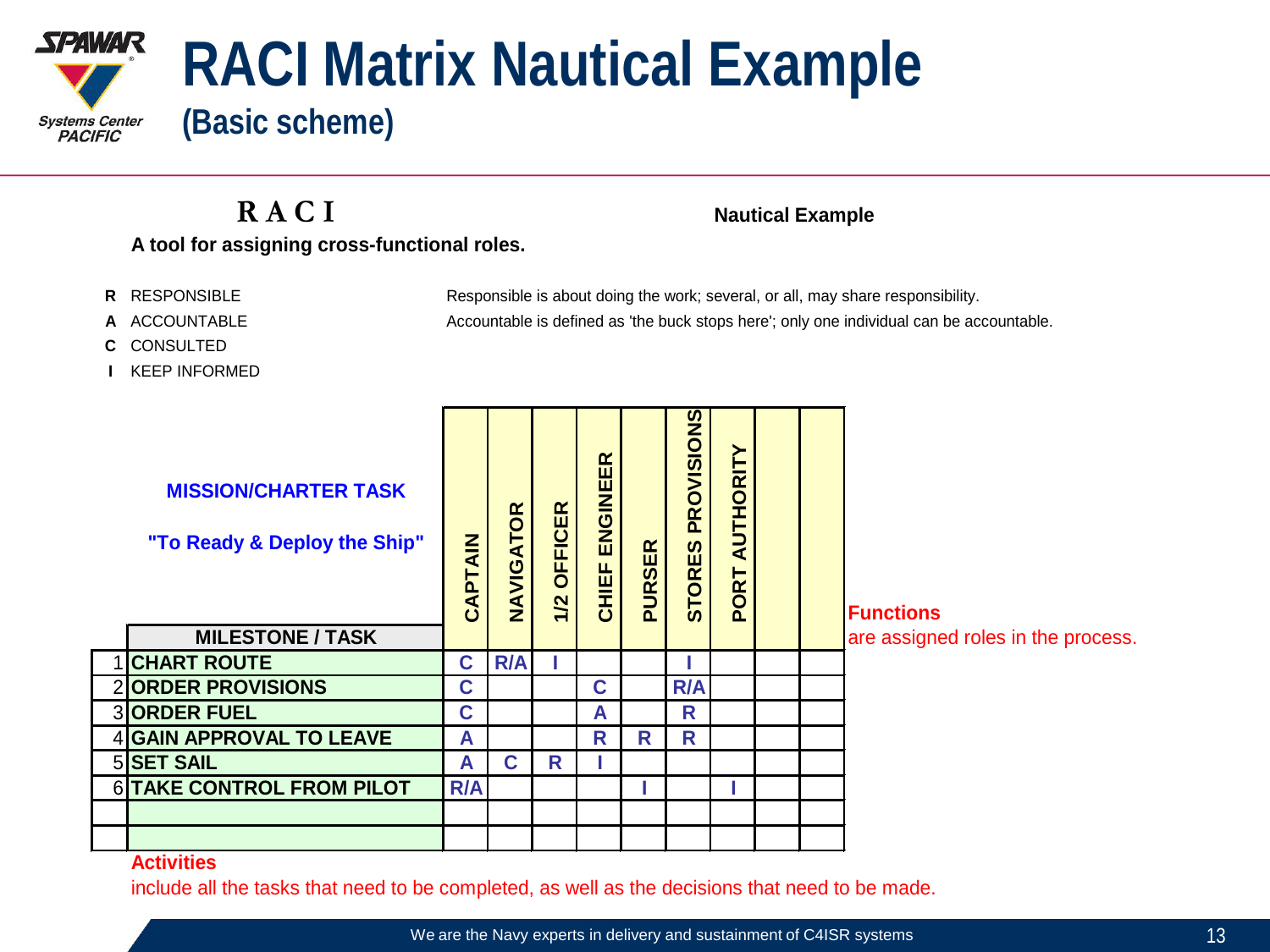

| A         | B<br>C.<br>E.<br>D<br>F                                                           | G               | H               | W                        | AD AL AR       |                     |   |
|-----------|-----------------------------------------------------------------------------------|-----------------|-----------------|--------------------------|----------------|---------------------|---|
|           | <b>CPI LSS RACI MATRIX</b>                                                        |                 |                 |                          |                |                     |   |
|           |                                                                                   |                 |                 |                          |                |                     |   |
|           | 11th Annual CMMI Technology Conference                                            |                 |                 |                          |                |                     |   |
|           |                                                                                   |                 |                 |                          |                |                     |   |
|           | <b>PROCESS STEPS</b>                                                              |                 |                 |                          |                |                     |   |
| PROCESSES | Executed by Primary & Secondary / supporting Competencies (Roles) --->            |                 |                 |                          |                |                     |   |
|           |                                                                                   |                 |                 | Software Team            | Subject Matter |                     |   |
|           | (As possible, start with an ACTION VERB; e.g., Conduct, Review; Develop; Provide, |                 |                 |                          |                |                     |   |
|           | Analyze, Test, Validate, Verify, Certify, Approve, Deliver, etc.)                 | <b>CAMMIVE</b>  | <b>PM/CHENG</b> |                          | Expert         | <b>Install Lead</b> |   |
|           |                                                                                   |                 |                 |                          |                |                     | δ |
| Pr        | S1<br>S5<br><b>S2</b><br><b>S3</b><br><b>S4</b>                                   |                 |                 |                          |                |                     |   |
| ÷         | ÷<br>÷<br>$\overline{\mathbf{v}}$<br>÷                                            | ÷               | ÷               | $\overline{\phantom{a}}$ | ÷              | ÷.                  | ÷ |
|           | Software Support Activity (SSA)                                                   |                 |                 |                          |                |                     |   |
|           | 1. Review request for update/change to established system configuration.          | <b>REQM 1.1</b> | Α               | R                        | c              |                     |   |
|           | 2- Determine cost and feasibility of implementing the change.                     | MA 1.4          | I/C             | R                        |                |                     |   |
|           | 3- Review applicable requirements documentation                                   | <b>REQM</b>     |                 | R                        | C              |                     |   |
|           | 4- Determine if an available COTS solution exists.                                | MA 1.4          | I/C             | R                        |                |                     |   |
|           | 5- Select the best solution condidate(s).                                         | MA 1.1          | I/C             | R                        | C              |                     |   |
|           | 6- Determine if the cost of implementation over \$50K?                            | MA 1.2          | I/C             | R                        |                |                     |   |
|           | 6a- If NO, then go to step 8                                                      |                 |                 |                          |                |                     |   |
|           | 6b- If Yes, then next step.                                                       |                 |                 |                          |                |                     |   |
|           | 7- Complete a white paper for submission with the Preliminary ECP/ECR             |                 | <b>I/C</b>      | R                        |                |                     |   |
|           | 8- Request appropriate forms from the appropriate CM analyst.                     |                 |                 | R                        |                |                     |   |
|           | 9- Copy the SSA templates into a new folder created specifically for the          |                 |                 |                          |                |                     |   |
|           | software ECP/ECR in "Working Software ECPs/ECRs".                                 |                 |                 |                          |                |                     | R |
|           | 10- Fill in the appropriate form after the SSA ECP/ECR forms have been filled     |                 |                 |                          |                |                     |   |
|           | in by a SSA rep.                                                                  |                 |                 | с                        |                |                     | R |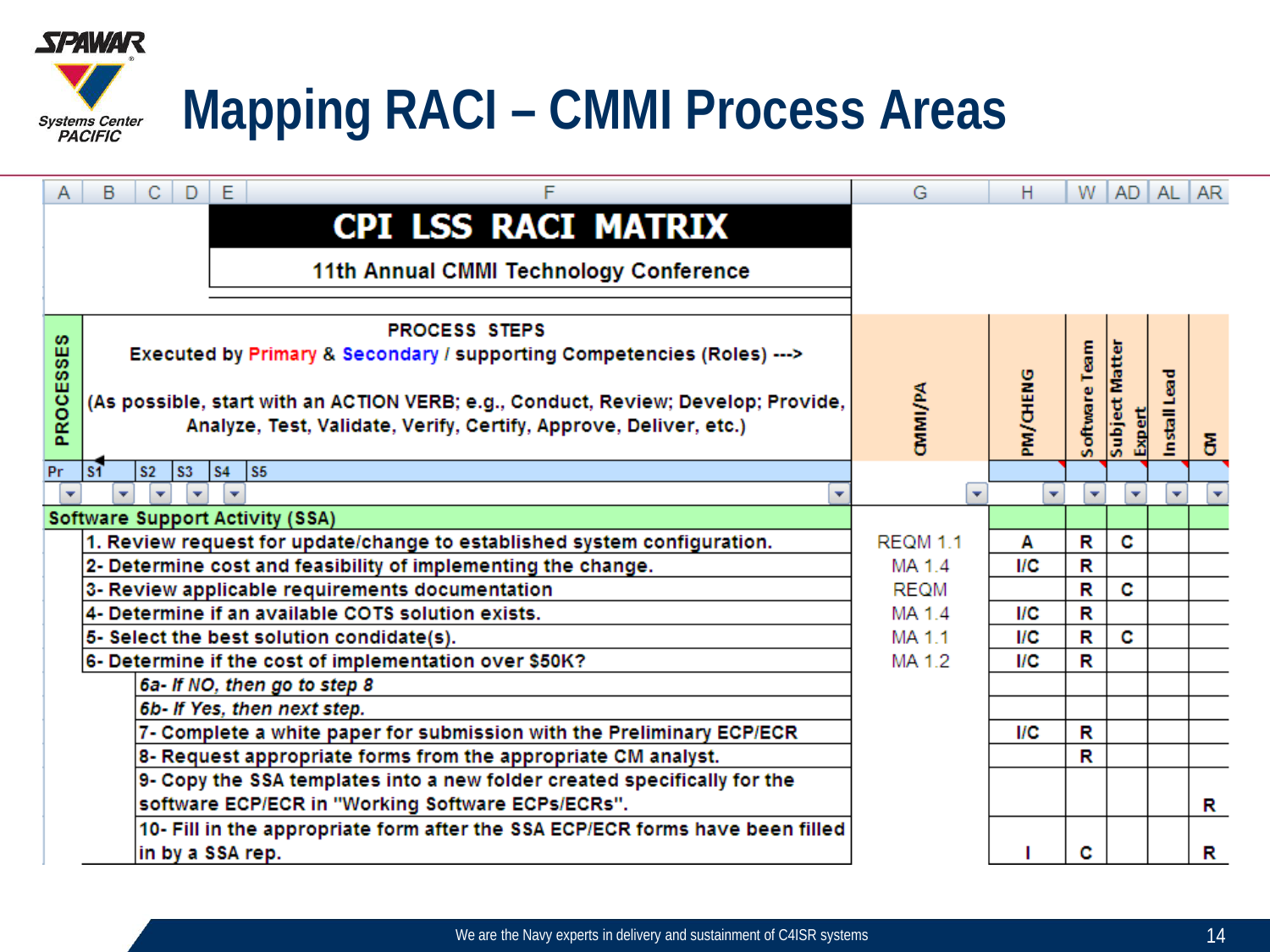# **Project-to-Process-Agent Interactions:**



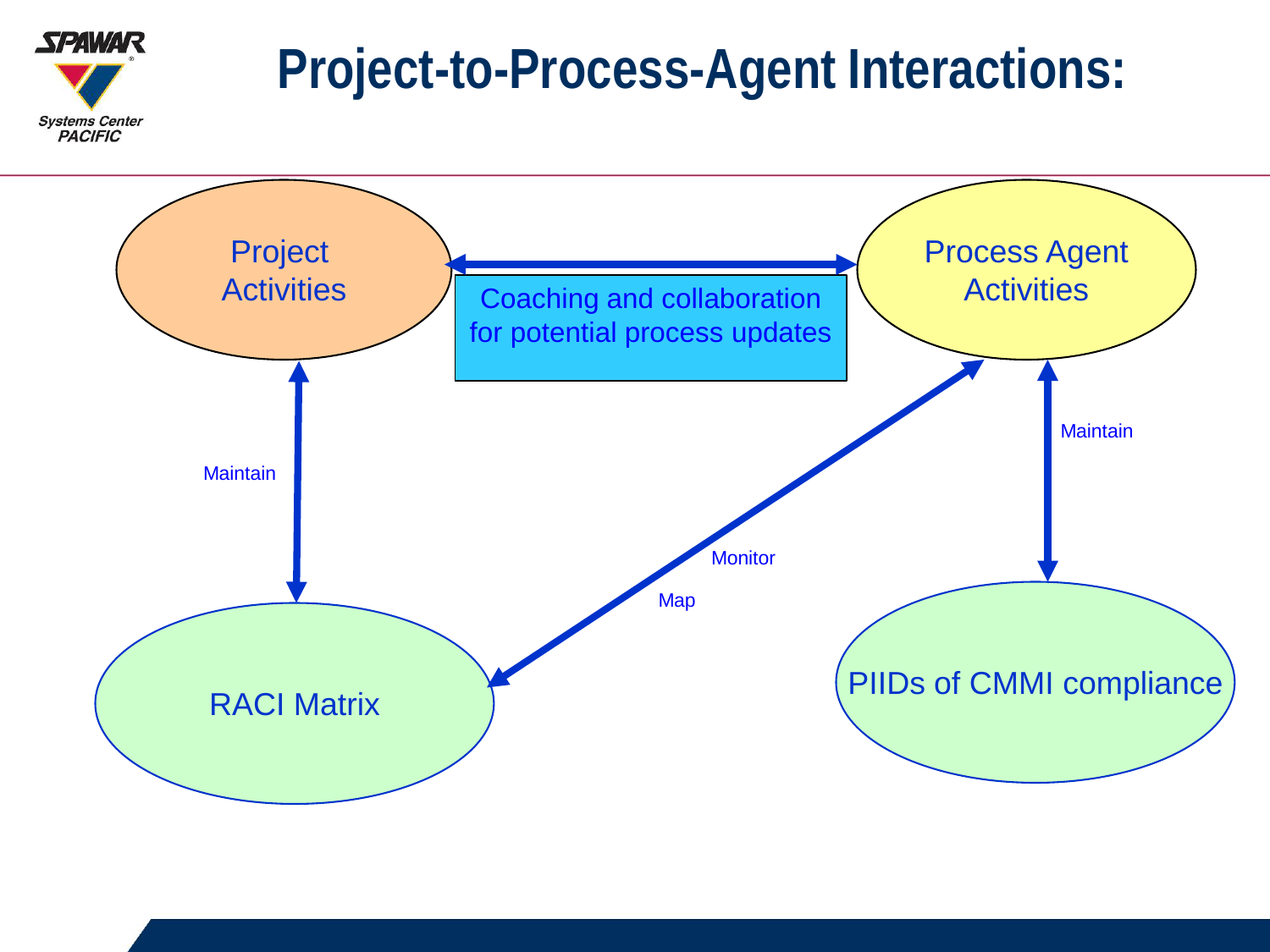

### ▼ Mapping CMMI practices to RACI matrix

- Completed by the Process Group (PG) who are experts in CMMI structure and content
	- − CMMI practices (as mapped) cited within RACI matrix first
		- − Can be easily identified and initially cited in broad percentages within project instantiations (work areas)
	- − Next CMMI table of process implementation indicators (PII) is populated with RACI content
		- − links to data in the RACI matrix content
	- − Identify model gaps within RACI matrix and CMMI table and provide feedback to project staff in broad percentages first
		- − Additional detail may or may not be deemed relevant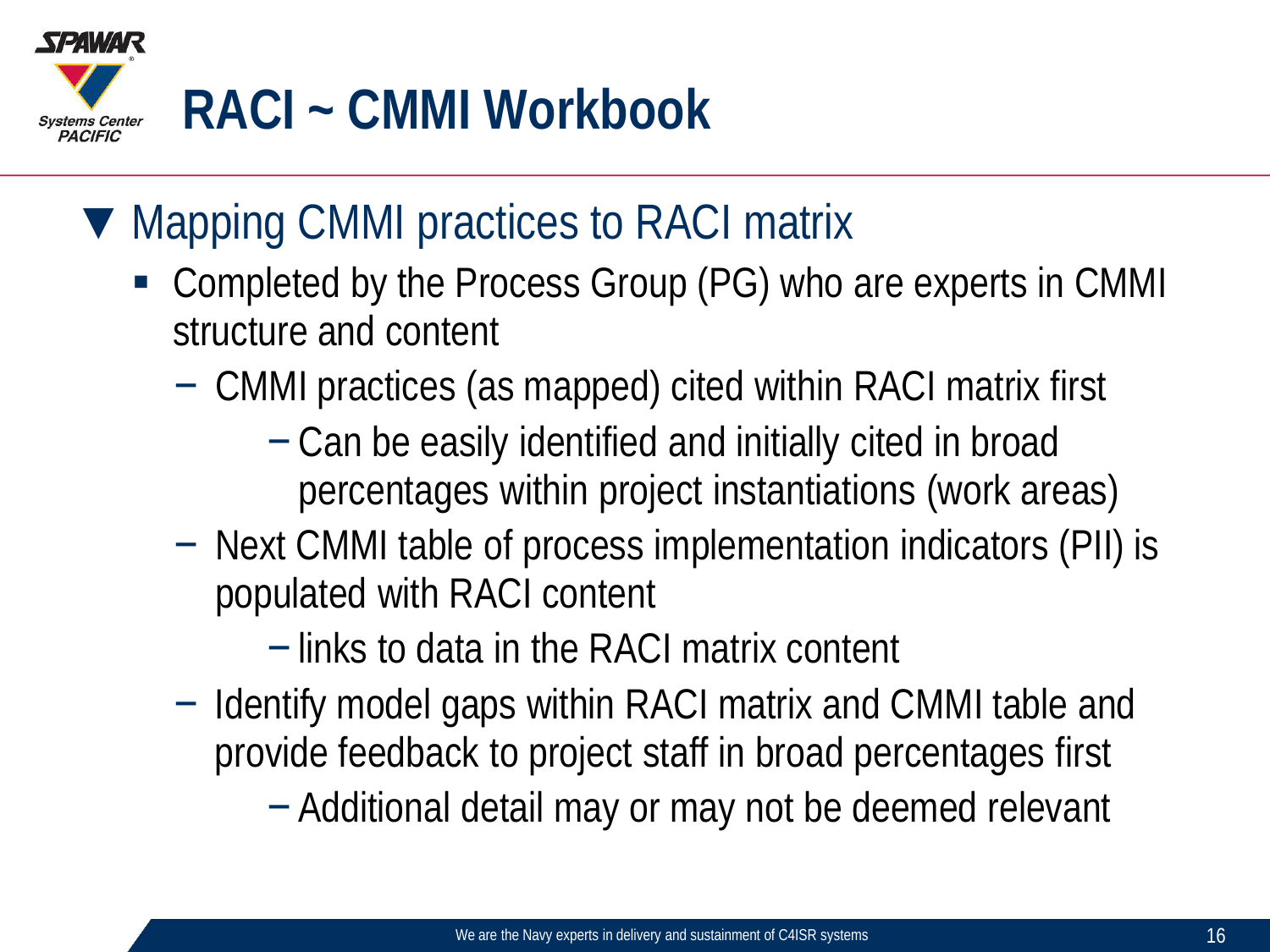

### ▼ Mapping CMMI practices to RACI matrix

- Gaps may be with respect to the RACI template itself or its content
- Gaps are explained to staff in project terminology based on project needs and objectives
- ▼ "Main product" is an improved organization with evidences provided in updated and improved RACI matrices
- ▼ "By product" is a populated CMMI Process Improvement Indicator (PII) table with current artifacts of implementation organized and current for appraisal purposes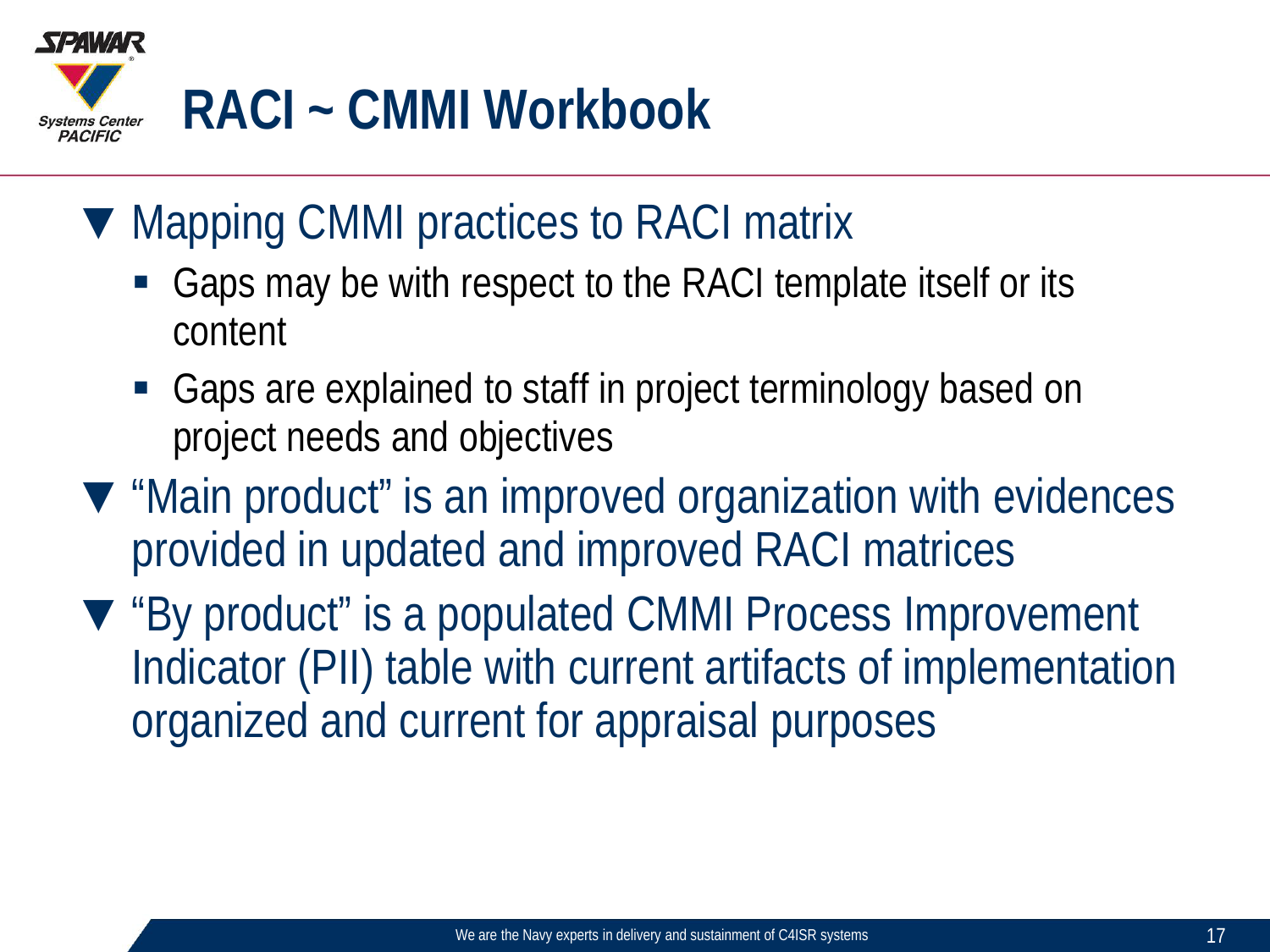

- ▼ There will be gaps from RACI because of its as-is business nature and content
	- Gaps are to be analyzed for project relevance, not automatically addressed or even assigned as action items without a "business case" first
	- If gaps result in business-case actions to be addressed, there will be facilitative communication to the project using their own preexisting (non-CMMI) work terminology